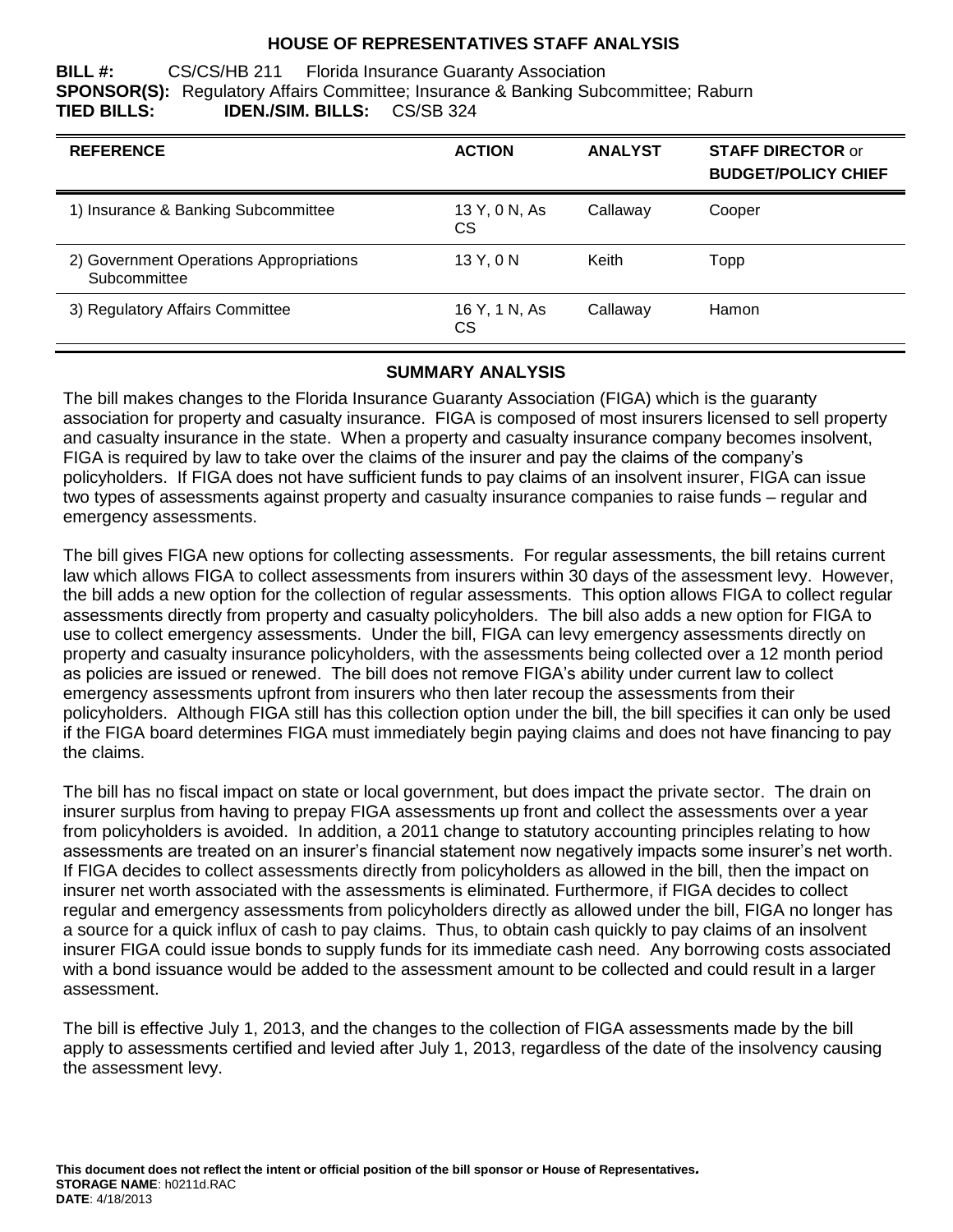#### **FULL ANALYSIS**

### **I. SUBSTANTIVE ANALYSIS**

#### A. EFFECT OF PROPOSED CHANGES:

#### **Guaranty Associations - Background**

Chapter 631, F.S., relates to insurer insolvency and guaranty payments and governs the receivership process for insurance companies in Florida. Federal law specifies that insurance companies cannot file for bankruptcy.<sup>1</sup> Instead, they are either "rehabilitated" or "liquidated" by the state. In Florida, the Division of Rehabilitation and Liquidation of the Department of Financial Services (DFS) is responsible for rehabilitating or liquidating insurance companies. $2$ 

Florida operates five insurance guaranty funds to ensure policyholders of liquidated insurers are protected with respect to insurance premiums paid and settlement of outstanding claims, up to limits provided by law.<sup>3</sup> A guaranty association generally is a not-for-profit corporation created by law directed to protect policyholders from financial losses and delays in claim payment and settlement due to the insolvency of an insurance company. A guaranty association accomplishes its mission by assuming responsibility for settling claims and refunding unearned premiums<sup>4</sup> to policyholders. Insurers are required by law to participate in guaranty associations as a condition of transacting business in Florida.

The bill makes changes to the Florida Insurance Guaranty Association which is the guaranty association for property and casualty insurance.

#### **Florida Insurance Guaranty Association (FIGA)**

Statutory provisions relating to FIGA, which was created in 1970, are contained in part II of chapter 631, F.S. FIGA operates under a board of directors and is a nonprofit corporation. FIGA is composed of all insurers licensed to sell property and casualty insurance in the state.

By law, FIGA is divided into two accounts:

- the auto liability and auto physical damage account; and
- $\bullet$  the account for all other included insurance lines (the all-other account).<sup>5</sup>

When a property and casualty insurance company becomes insolvent, FIGA is required by law to take over the claims of the insurer and pay the claims of the company's policyholders. This ensures policyholders that have paid premiums for insurance are not left without valid claims being paid. FIGA is responsible for claims on residential and commercial property insurance, automobile insurance, and liability insurance, among others. Claims for property insurance are paid out of the all-other account in FIGA.

 $\overline{a}$ 

 $<sup>1</sup>$  The Bankruptcy Code expressly provides that "a domestic insurance company" may not be the subject of a federal bankruptcy proceeding. 11</sup> U.S.C. § 109(b)(2). The exclusion of insurers from the federal bankruptcy court process is consistent with federal policy generally allowing states to regulate the business of insurance. See 15 U.S.C. § 1012 (McCarran-Ferguson Act).

 $2$  Typically, insurers are put into liquidation when the company is insolvent whereas insurers are put into rehabilitation for numerous reasons, one of which is an unsound financial condition. The goal of rehabilitation is to return the insurer to a sound financial condition. The goal of liquidation, however, is to dissolve the insurer. *See* s. 631.051, F.S., for the grounds for rehabilitation and s. 631.061, F.S., for the grounds for liquidation.  $3$  The Florida Life and Health Insurance Guaranty Association generally is responsible for claims settlement and premium refunds for health and life

insurers who are insolvent. The Florida Health Maintenance Organization Consumer Assistance Plan offers assistance to members of an insolvent Health Maintenance Organization (HMO) and the Florida Workers' Compensation Insurance Guaranty Association is directed by law to protect policyholders of insolvent workers' compensation insurers. The Florida Self-Insurers Guaranty Association protects policyholders of insolvent individual self-insured employers for workers' compensation claims. The Florida Insurance Guaranty Association is responsible for paying claims for insolvent insurers for most remaining lines of insurance, including residential and commercial property, automobile insurance, and liability insurance, among others.

<sup>&</sup>lt;sup>4</sup> The term "unearned premium" refers to that portion of a premium that is paid in advance, typically for six months or one year, and which is still owed on the unexpired portion of the policy.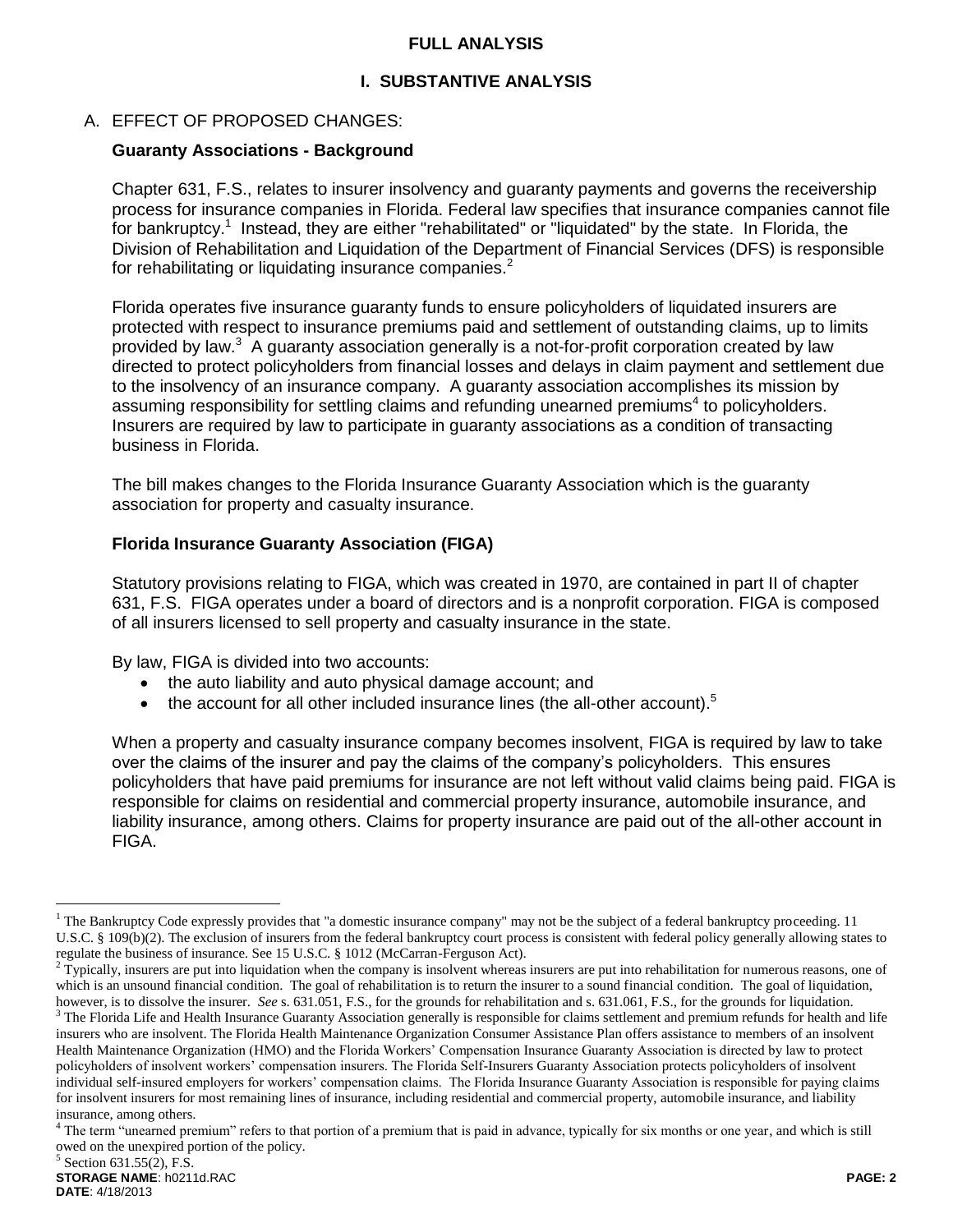The maximum claim amount FIGA will cover is \$300,000 but special limits apply to damages to structure and contents on homeowners', condominium, and homeowners' association claims. For damages to structure and contents on homeowners' claims FIGA covers an additional \$200,000, for a total of \$500,000. For condominium and homeowners' association claims FIGA covers the lesser of policy limits or \$100,000 multiplied by the number of units in the association. All claims are subject to a \$100 FIGA deductible, in addition to any other deductible in the insurance policy.

FIGA obtains funds to pay claims of insolvent insurance companies primarily from the liquidation of assets of these companies done by the Division of Rehabilitation and Liquidation in the Department of Financial Services. FIGA also obtains funds from the liquidation of assets of insolvent insurers domiciled in other states, but having claims in Florida.

In addition, after insolvency occurs, FIGA can issue two types of assessments against property and casualty insurance companies to raise funds to pay claims – regular and emergency assessments. Emergency assessments can only be issued to pay claims of insurers rendered insolvent due to a hurricane.

The specific procedure used by FIGA to levy both types of assessments against member insurance companies and the procedure used by member insurance companies to pass the assessment levied on to their policyholders are found in s. 631.57(3), F.S., and is generally the same for regular and emergency assessments. Once FIGA's board determines an assessment is needed to pay claims, pay claim administration costs, or to pay bonds issued by FIGA, the board certifies the need for an assessment levy to the Office of Insurance Regulation (OIR). The OIR reviews the certification submitted by FIGA to support the assessment levy need and amount. If the certification is sufficient, the OIR issues an order to all insurance companies subject to the FIGA assessment instructing the companies to pay their share of the assessment to FIGA.

If a regular assessment is levied, insurers must pay FIGA within 30 days of the levy. If an emergency assessment is levied, insurers pay FIGA in one payment due the end of the month after the assessment is levied or in 12 monthly installments. FIGA decides whether insurers pay in one payment or over 12 months. The maximum assessment amount for regular assessments is two percent per year per FIGA account, for a maximum of four percent per year. The maximum assessment for emergency assessments is two percent per year.

For both types of assessments, once insurers pay the assessment to FIGA, they recoup the assessment from their policyholders at policy issuance or renewal. In other words, insurance companies prepay their assessment to FIGA upfront and wait as long as 12 months to recoup the assessment amount from their policyholders as policies renew or new policies are issued.<sup>6</sup> Because insurers prepay the assessment upfront, FIGA is able to quickly obtain funds to pay claims of insolvent insurers.

On November 9, 2012, FIGA levied a 0.9% assessment for the all other account. This assessment was paid upfront by insurers and passed through to policyholders who repay the insurer for the assessment at policy issuance and renewal.

## **Changes Proposed by the Bill**

 $\overline{a}$ 

The bill gives FIGA new options for collecting assessments. For regular assessments, the bill retains current law which allows FIGA to collect assessments from insurers within 30 days of the assessment levy. However, the bill adds a new option for the collection of regular assessments. This option allows FIGA to collect regular assessments directly from property and casualty policyholders. To collect the assessment directly from policyholders, once FIGA determines the need for and amount of a regular assessment and certifies the OIR of such, the OIR issues an order to insurers specifying the collection start date and assessment percentage to be collected by the insurer from their policyholders over 12

**STORAGE NAME**: h0211d.RAC **PAGE: 3 DATE**: 4/18/2013  $6$  Insurer recoupment from policyholders may occur over a period longer than 12 months if the insurer's book of business subject to the assessment decreases during the recoupment period. This makes the insurer's collection of the assessment over 12 months insufficient to recoup the full amount of the assessment paid to FIGA, so the insurer continues to recoup the assessment from policyholders until the assessment is recouped in full.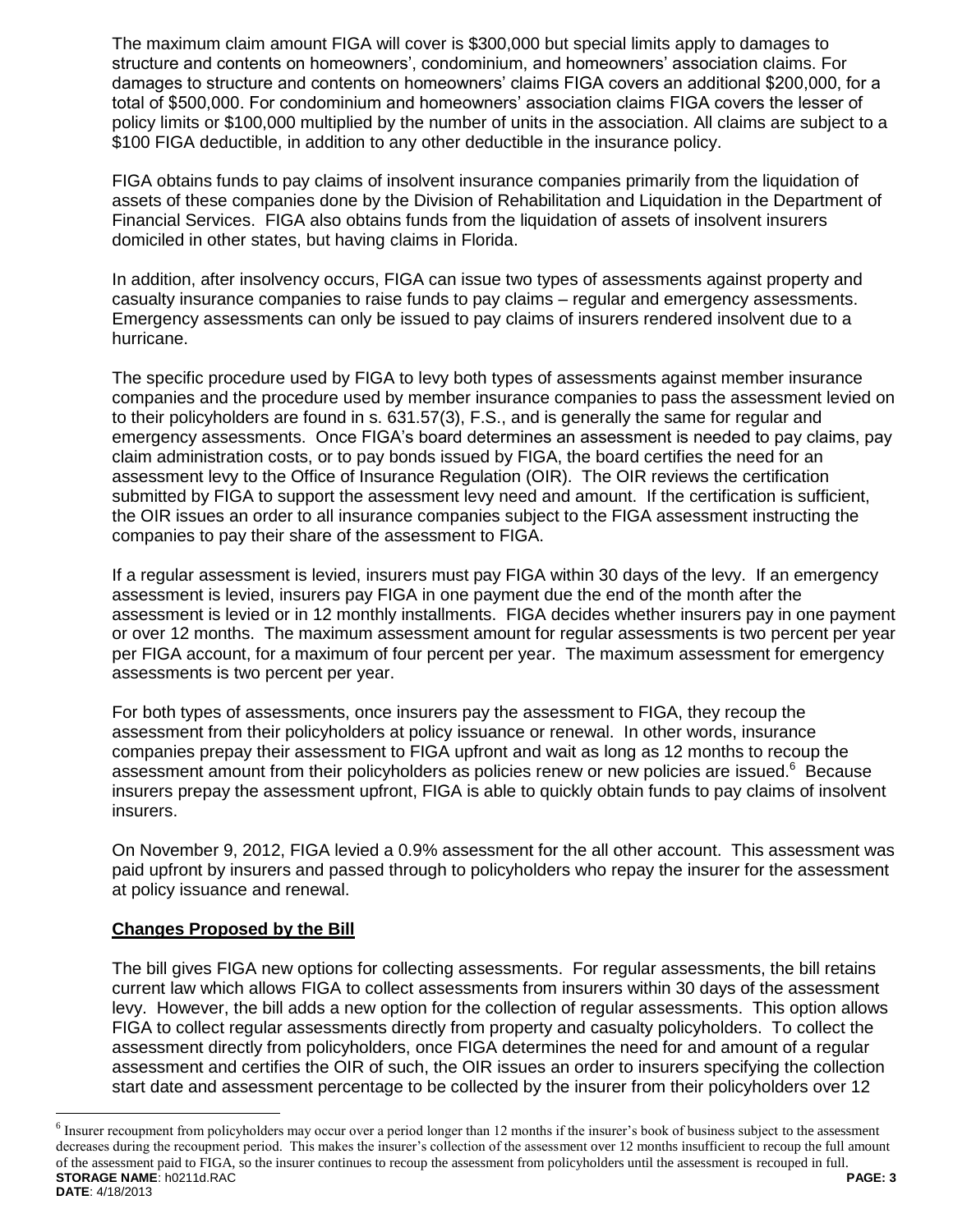months at policy issuance or renewal. Insurers then periodically transmit the assessment collected from their policyholders to FIGA. The maximum assessment under current law of two percent per FIGA account per year is not changed by the bill.

The bill also adds a new option for FIGA to use to collect emergency assessments. Under the bill, FIGA can levy emergency assessments directly on property and casualty insurance policyholders, with the assessments being collected by FIGA over a 12 month period as policies are issued or renewed. The mechanics of the collection method from policyholders is the same as that for the collection of regular assessments from policyholders described previously in the analysis. The two percent per year maximum emergency assessment provided by current law is not changed by the bill.

The bill does not remove FIGA's ability under current law to collect emergency assessments upfront from insurers who then later recoup the assessments from their policyholders. Although FIGA still has this collection option under the bill, the bill specifies it can only be used if the FIGA board determines FIGA must immediately begin paying claims and FIGA does not have financing to pay the claims. This condition precedent is not contained in current law. If FIGA opts to collect emergency assessments directly from insurers, it can collect them in a one payment or in 12 monthly installments, as allowed under current law.

#### B. SECTION DIRECTORY:

**Section 1:** Amends s. 631.57, F.S., relating to powers and duties of the association.

**Section 2:** Provides an effective date of July 1, 2013, and provides application of the changes to the collection of FIGA assessments made by the bill to assessments certified and levied after July 1, 2013, regardless of the date of the insolvency causing the assessment levy.

# **II. FISCAL ANALYSIS & ECONOMIC IMPACT STATEMENT**

#### A. FISCAL IMPACT ON STATE GOVERNMENT:

1. Revenues:

None.

2. Expenditures:

*See Fiscal Comments*.

- B. FISCAL IMPACT ON LOCAL GOVERNMENTS:
	- 1. Revenues:

None.

2. Expenditures:

None.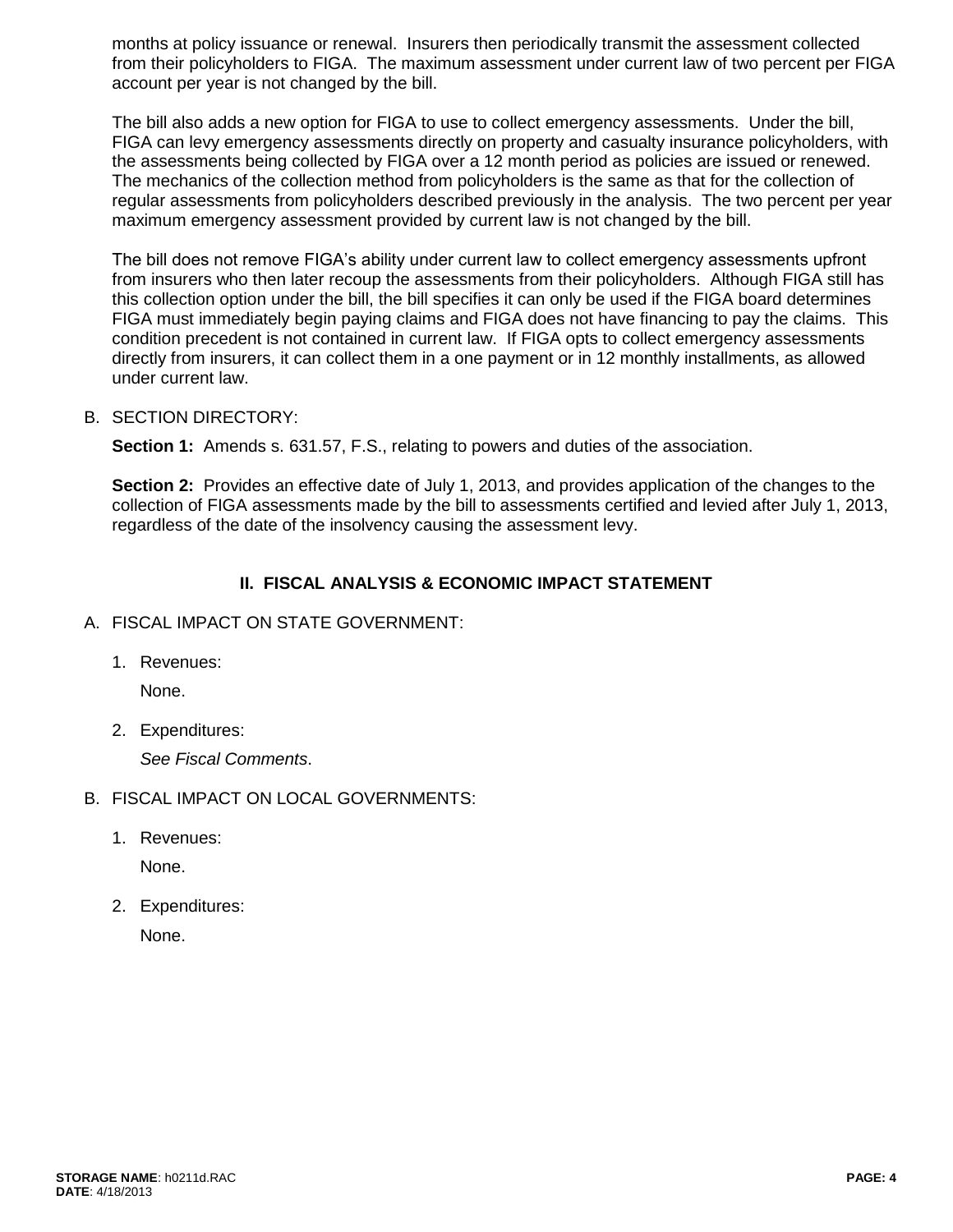#### C. DIRECT ECONOMIC IMPACT ON PRIVATE SECTOR:

Insurers allege having to prepay assessments upfront to FIGA could imperil the solvency of insurers that do not have sufficient funds on hand or the ability to borrow the funds to pay the FIGA assessments. However, current law, which is unchanged by the bill, exempts insurers from paying FIGA assessments if the payment would impair the solvency of the insurer.

Because the bill allows FIGA to collect regular and emergency assessments directly from policyholders, insurers would not have to prepay these assessments upfront to FIGA and recover the amount prepaid from their policyholders. Accordingly, the drain on insurer surplus from having to prepay FIGA assessments up front and collect the assessments over a year from policyholders is avoided.

In addition, a 2011 change to statutory accounting principles relating to how assessments are treated on an insurer's financial statement now negatively impacts some insurer's net worth.<sup>7</sup> The bill reduces that impact. Most insurers produce financial statements using both statutory and generally accepted accounting principles. Insurer financial information prepared in accordance with Generally Accepted Accounting Principles (GAAP) are typically used by investors, whereas, insurer financial information prepared in accordance with statutory accounting is used by the OIR. FIGA's levy of assessment*s*  against insurers reduces an insurer's net worth under both statutory and GAAP accounting.Under both GAAP and statutory accounting, insurers incur a liability in the form of a direct charge to surplus (i.e., a loss in surplus) in the amount of the assessment when the company is billed for the assessment. However, GAAP and statutory accounting treat an asset to offset that liability differently. Under GAAP accounting, the full assessment paid by the insurer to FIGA is a direct charge to surplus (i.e., reduces surplus) and there is no an offsetting asset allowed, which immediately reduces the insurer's net worth in the amount of the assessment. Under statutory accounting, however, the full regular assessment is also a direct charge to surplus, but there is an offsetting asset that is included on the insurer's financial statement when the assessment is paid to FIGA.<sup>8</sup>

If FIGA decides to collect assessments directly from policyholders as allowed in the bill, then the impact on insurer net worth associated with the assessments is eliminated. Assessments levied directly against policyholders are not included in an insurer's financial statement.

If FIGA decides to collect regular and emergency assessments from policyholders directly as allowed under the bill, FIGA no longer has a source for a quick influx of cash to pay claims (i.e., assessments paid by insurers within 30 days of levy). Thus, to obtain cash quickly to pay claims of an insolvent insurer FIGA could issue bonds to supply funds for its immediate cash need. Any borrowing costs associated with a bond issuance would be added to the assessment amount to be collected and could result in a larger assessment.

The bill does not increase the amount of assessments FIGA can levy. FIGA regular assessments remain at 2% maximum per year per account and emergency assessments remain at 2% maximum per year.

#### D. FISCAL COMMENTS:

The bill has no fiscal impact on state or local government.

## **III. COMMENTS**

## A. CONSTITUTIONAL ISSUES:

 $\overline{a}$ 

 $7$  The changes to the statutory accounting principles that negatively impact insurer net worth paying assessments to FIGA were effective January 1, 2011.

 $8$  Prior to January 1, 2011, insurers were allowed to book an offsetting asset of an account receivable to the direct charge to surplus from a regular assessment when the charge was booked, rather than waiting to book the offsetting asset when the assessment is paid by the insurer.